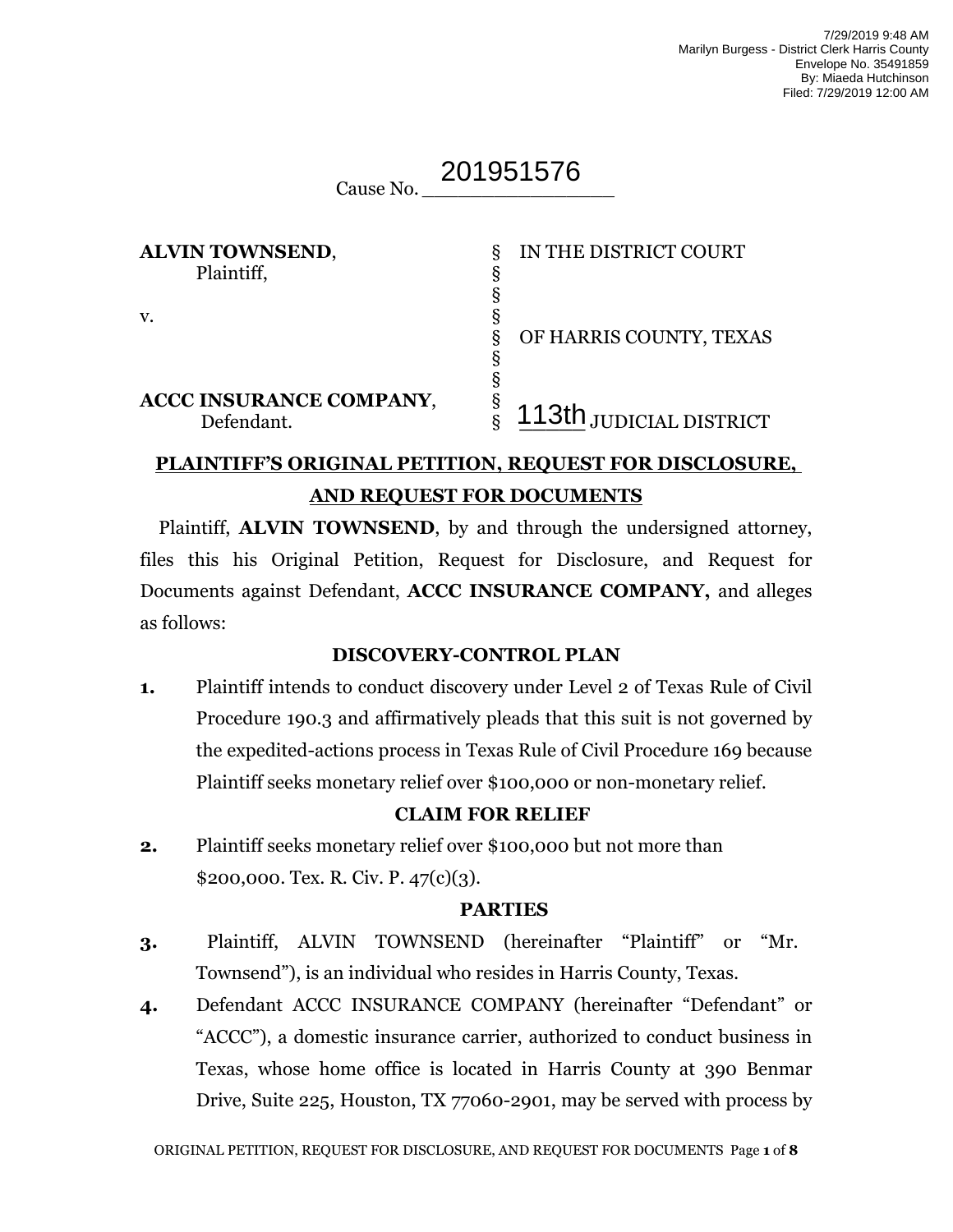leaving a copy of the process at that address during regular business hours. Tex. Ins. Code §804.101(b)(2).

## **JURISDICTION**

**5.** The Court has subject-matter jurisdiction over the lawsuit because the amount in controversy exceeds this Court's minimum jurisdictional requirements.

#### **VENUE**

**6.** Venue is proper in this county under Texas Civil Practice & Remedies Code section 15.002 because all or a substantial part of the events or omissions giving rise to the claim occurred in this County.

#### **FACTS**

- **7.** On or about June 4, 2019, Mr. Townsend was purchasing a vehicle from Auto Leads, 2243 Strawberry Rd, Pasadena, TX 77502-3948. To complete the transaction, Mr. Townsend was required to secure automobile insurance. At the suggestion of Auto Leads, Mr. Townsend sought and acquired an insurance policy from ACCC Insurance Company through its agent Universal Auto Insurance Service, LLC (producer 6551), located at 2811 Airline Drive, Suite 4, Houston, TX 77009-1151. During the transaction, which occurred over the phone, Mr. Townsend was asked if he wanted "basic full coverage". When Mr. Townsend replied in the affirmative, the agent at Universal Auto Insurance, LLC simply took it upon himself to reject all coverages except liability, collision, and comprehensive. At no time did Mr. Townsend ever reject Uninsured Motorist coverage ("UM"), Underinsured Motorist coverage ("UIM"), or Personal Injury Protection coverage ("PIP") in writing or otherwise. Furthermore, at no time did Mr. Townsend visit Universal Auto's office to sign anything in person, nor did he sign anything electronically or otherwise.
- **8.** After purchasing the vehicle and insurance policy, Alvin Townsend was seriously injured in a motor vehicle accident on or about July 3, 2019. The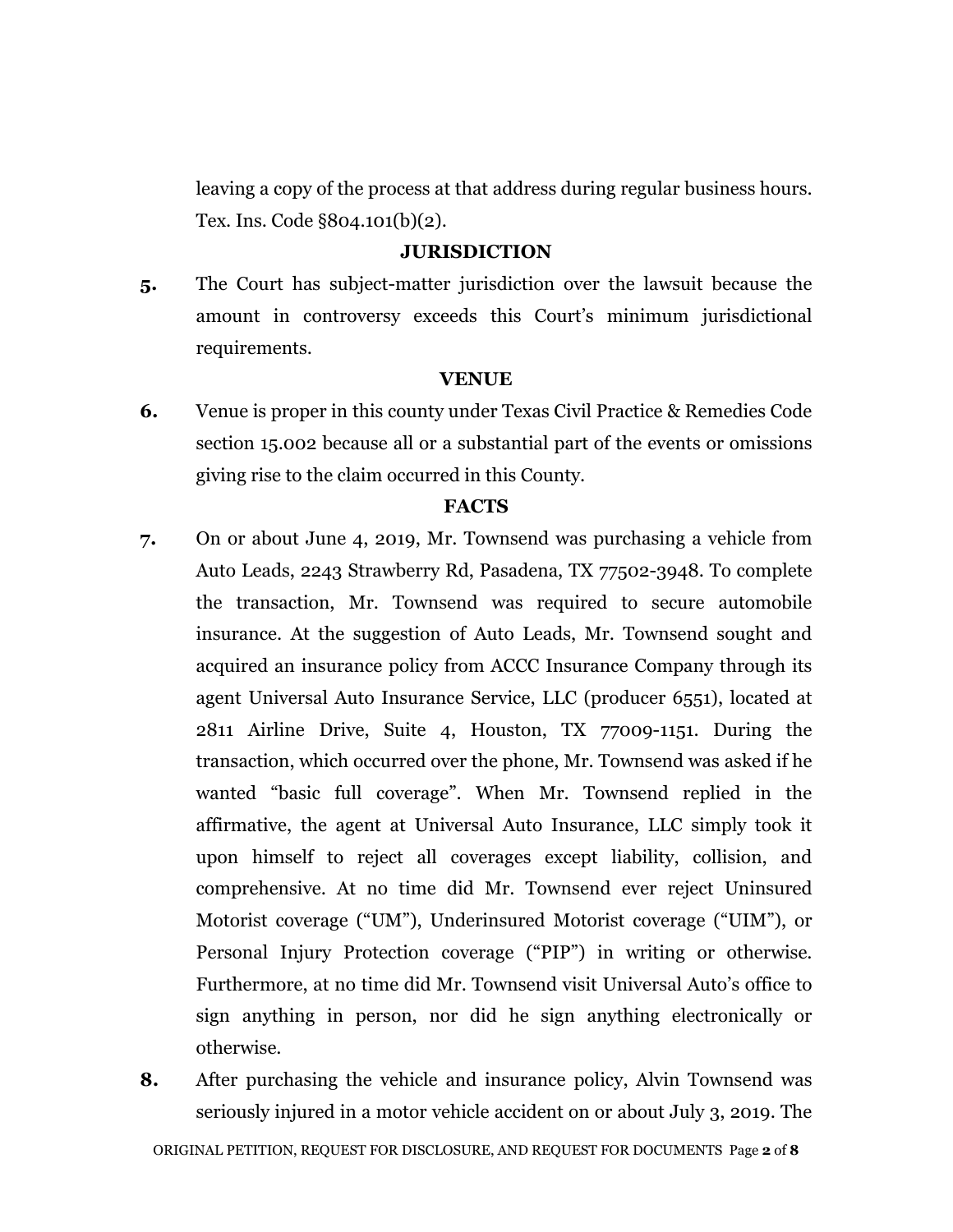accident was caused by a negligent driver who fled the scene. After filing a claim on his policy with ACCC, Mr. Townsend was falsely informed that he had rejected Personal Injury Protection and Uninsured/Underinsured Motorist coverages. However, Mr. Townsend never rejected these coverages in writing or otherwise. Without a written rejection from a name insured, ACCC Insurance Company was not permitted to issue a policy without including these coverages. *See* Texas Insurance Code Sections Sec. 1952.101 (concerning UM/UIM); Texas Insurance Code Sections Sec. 1952.151 (concerning Personal Injury Protection).

- **9.** Disturbingly, when Mr. Townsend called the representative at Universal Auto Insurance Services, LLC who took his phone application, the representative quite openly admitted that he found it too onerousness and repetitiousness to explain the various coverage options to each insurance applicant, including Mr. Townsend. The representative boasted that he simply asks customers if they want "basic full coverage". If they respond affirmatively, the representative deems that to be a rejection of all coverages except liability, collision, and comprehensive. On information and belief, if a customer is not physically present at the office, the representatives at Universal Auto Insurance Service, LLC simply forge any necessary signature to give the false appearance that a customer had validly rejected UM/UIM and PIP.
- **10.** To be clear, Mr. Townsend did not sign any document containing the rejection of policy any coverage. An insurer or its agents may not evade the requirements of the insurance code by falsifying documents to falsely suggest that a named insured had rejected statutorily required automobile coverages.
- **11.** At all relevant times, Plaintiff was covered by policy number U0828059-6. The claim number assigned to the incident at issue was TUD7966820-8.

# **CLAIMS COUNT 1**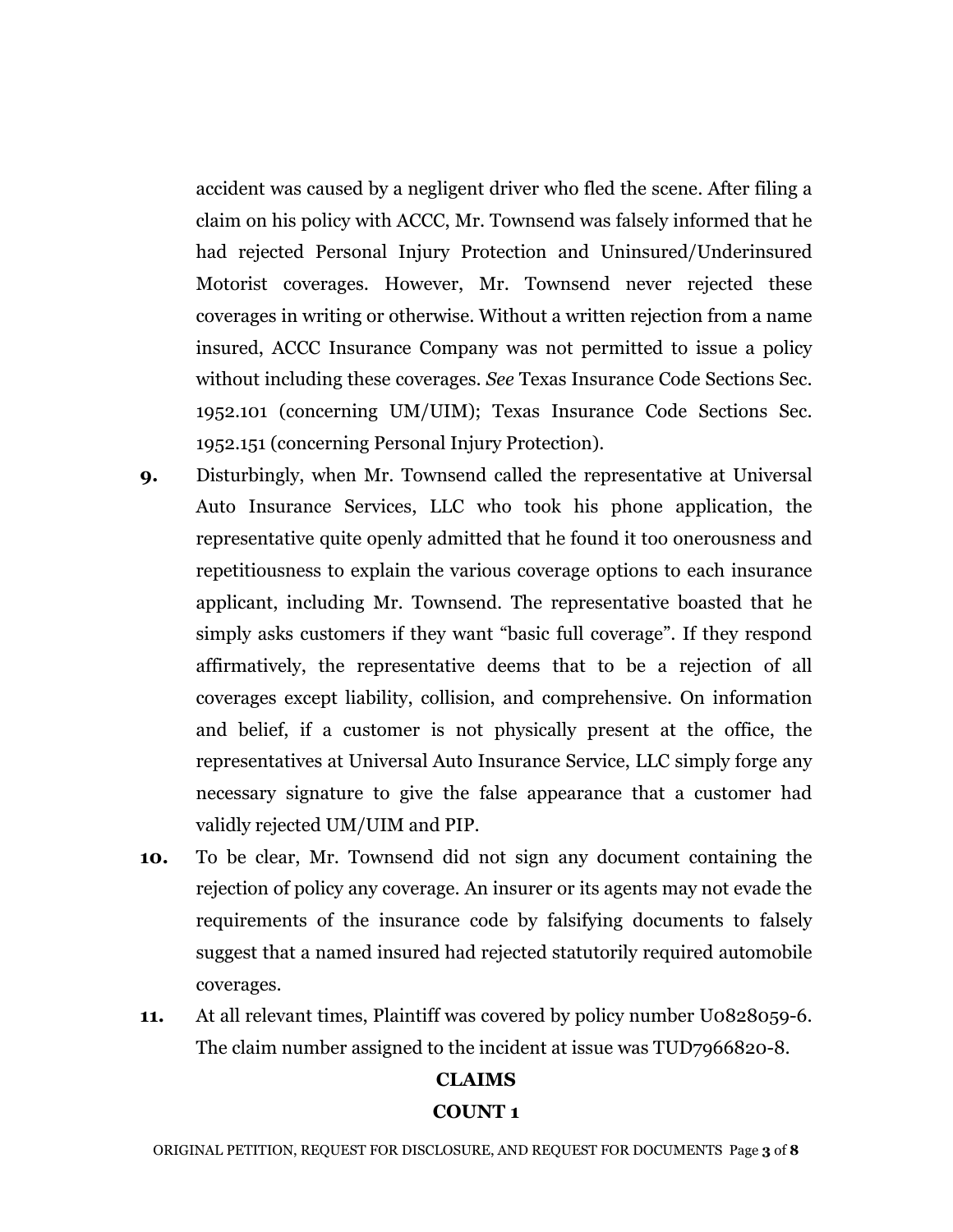### **Deceptive Trade Practices Act Violations**

- **12.** Plaintiff repeats and re-alleges the allegations in the foregoing paragraphs.
- **13.** Pursuant Texas Business and Commerce Code Sec. 17.50(a) ("DTPA"), "A consumer may maintain an action where any of the following constitute a producing cause of economic damages or damages for mental anguish…"

#### **14. Texas Business and Commerce Code Sec. 17.46(a)**

- a. (12) representing that an agreement confers or involves rights, remedies, or obligations which it does not have or involve, or which are prohibited by law. By issuing an automobile insurance policy without securing written rejections of PIP, UM, or UIM, ACCC effectively represented that the policy would contain such coverages because they are required by law.
- b. (24) failing to disclose information concerning goods or services which was known at the time of the transaction if such failure to disclose such information was intended to induce the consumer into a transaction into which the consumer would not have entered had the information been disclosed. The acts of failing to disclose the real policy coverages and falsifying documents to make it appear as if Mr. Townsend had rejected certain coverages were in violation of this section.

#### **COUNT 2**

#### **Breach of Contract – Refusal to Pay PIP**

- **15.** Plaintiff repeats and re-alleges the allegations in the foregoing paragraphs.
- **16.** Pursuant to Texas Insurance Code Sections Sec. 1952.101, [unless a named insured makes a written rejection], an insurer may not deliver or issue for delivery in this state an automobile liability insurance policy, including a policy provided through the Texas Automobile Insurance Plan Association under Chapter 2151, that covers liability arising out of the ownership, maintenance, or use of any motor vehicle unless the insurer provides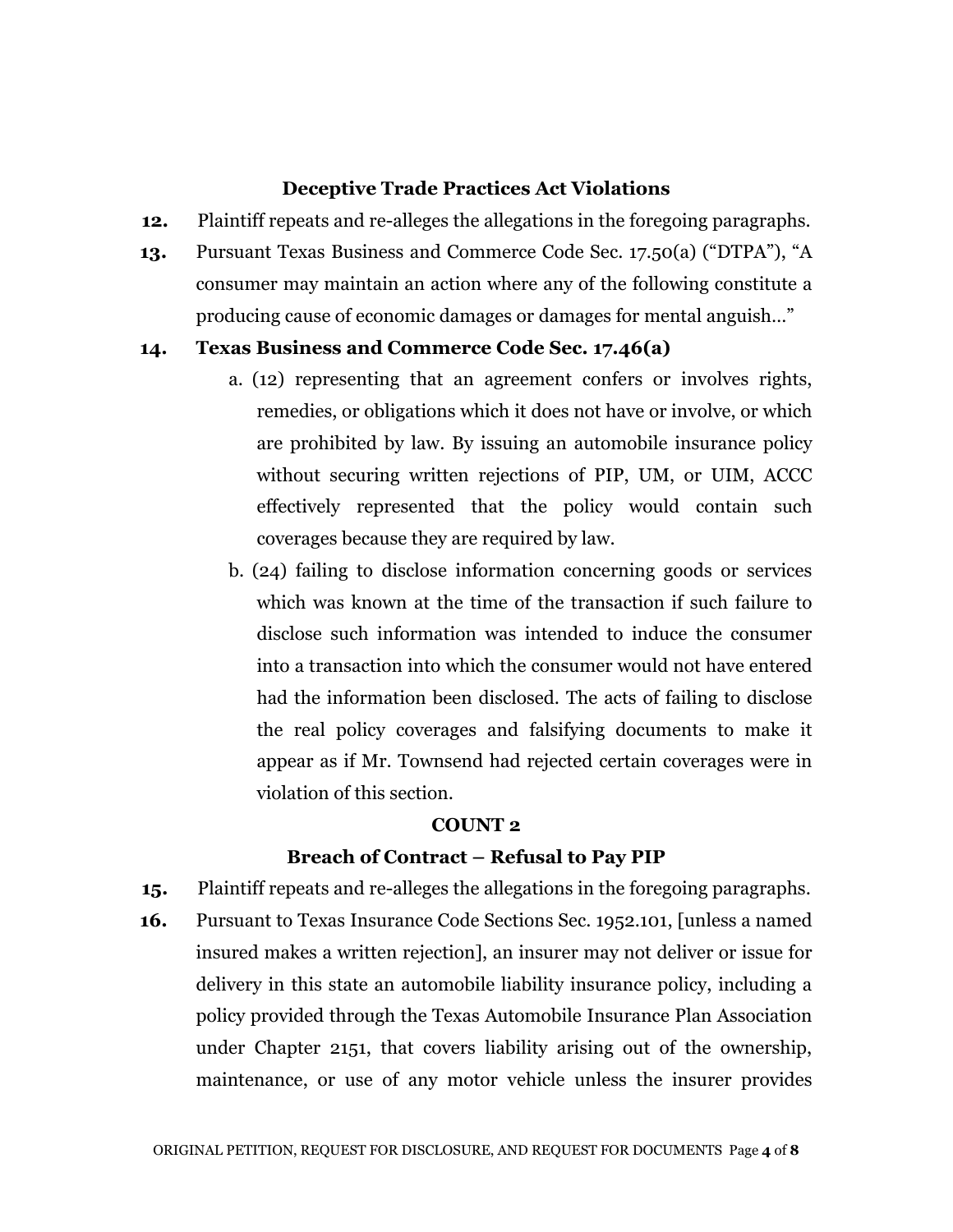personal injury protection coverage in the policy or supplemental to the policy.

- **17.** Mr. Townsend did not make such a rejection and therefore, as a matter of law, the insurance contract has coverage for Personal Injury Protection of at least \$2,500.
- **18.** ACCC breached the contract by falsifying a rejection of PIP coverage and refusing to make PIP payments.

## **COUNT 3**

# **Breach of Contract – Refusal to make Uninsured and Underinsured Motorist Payments**

- **19.** Plaintiff repeats and re-alleges the allegations in the foregoing paragraphs.
- **20.** Pursuant to Texas Insurance Code Sections Sec. 1952.151, [unless a named insured makes a written rejection], an insurer may not deliver or issue for delivery in this state an automobile liability insurance policy, including a policy provided through the Texas Automobile Insurance Plan Association under Chapter 2151, that covers liability arising out of the ownership, maintenance, or use of any motor vehicle unless the insurer provides uninsured or underinsured motorist coverage in the policy or supplemental to the policy.
- **21.** Mr. Townsend did not make such a rejection and therefore, as a matter of law, the insurance contract has coverage for uninsured and underinsured motorist coverage of at least \$30,000 for each type of coverage.
- **22.** ACCC breached the contract by falsifying a rejection and refusing to make uninsured and underinsured motorist payments.

## **COUNT 4**

## **Violation of the Insurance Code**

- **23.** Plaintiff repeats and re-alleges the allegations in the foregoing paragraphs.
- **24.** Pursuant to Texas Insurance Code Sec. 541.060, an insurer is prohibited from misrepresenting to a claimant a material fact or policy provision relating to coverage at issue.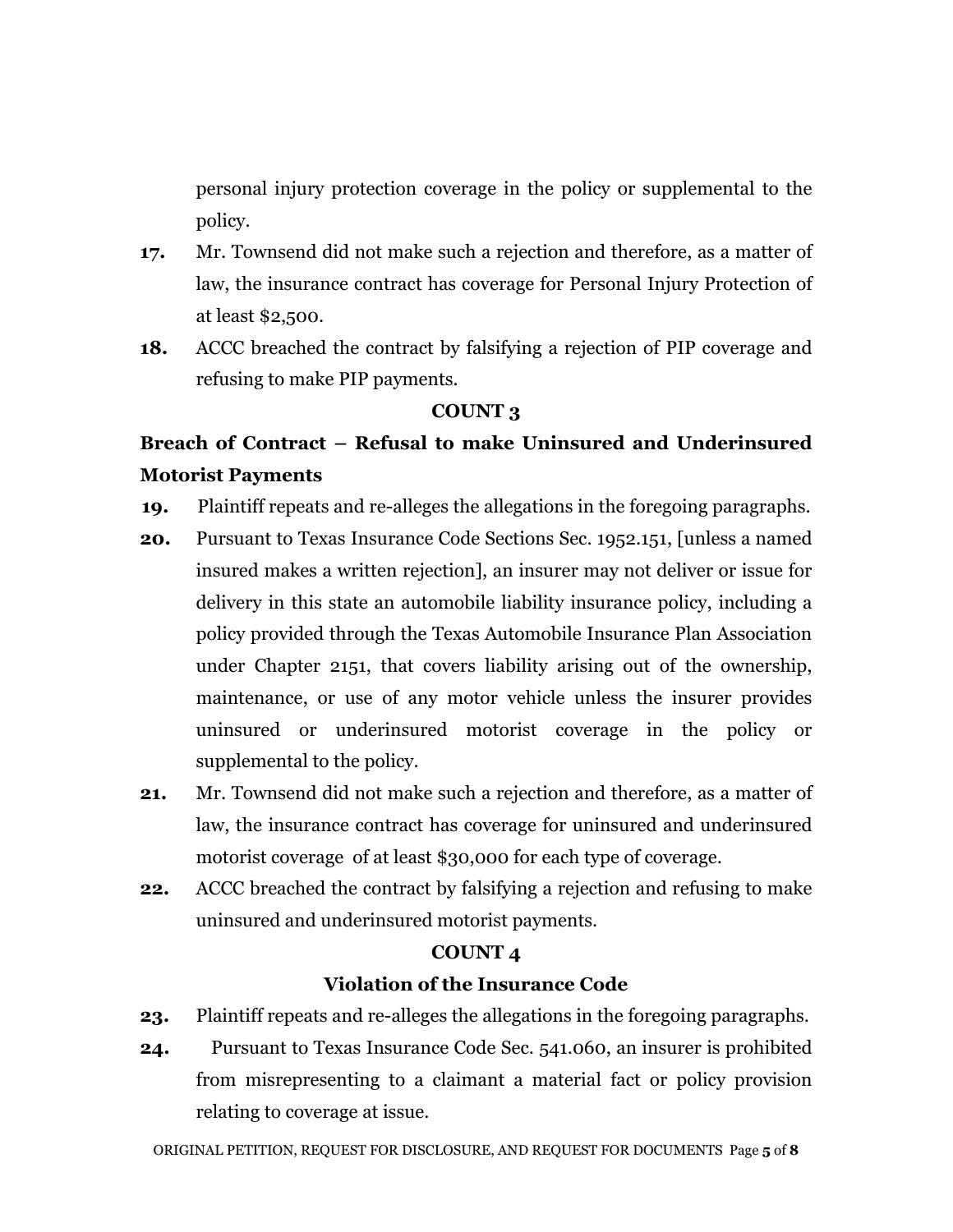**25.** Defendant violated this section by falsely representing that Plaintiff's policy did not have PIP or UM/UIM coverages, when such coverages are required by law unless the insured rejects them in writing, which Mr, Townsend did not do.

#### **DAMAGES**

- **26.** Plaintiff requests UM/UIM and PIP coverages as required by the Texas Insurance Code, to wit: minimum \$2,500 in for PIP, \$30,000 for UM, \$30,000 for UIM coverages.
- **27.** *Statutory Damages***.** Because Defendant's actions were knowing or intentional, Plaintiff seeks treble damages as authorized by Texas Business and Commerce Code Section 17.50(b)(1), including for claims arising out of a violation of Texas Insurance Code Sec. 541.060. In addition, Plaintiff seeks all damages authorized by Texas Insurance Code Sec. 542.060, which states in relevant part:

LIABILITY FOR VIOLATION OF SUBCHAPTER.

(a) Except as provided by Subsection (c), if an insurer that is liable for a claim under an insurance policy is not in compliance with this subchapter, the insurer is liable to pay the holder of the policy or the beneficiary making the claim under the policy, in addition to the amount of the claim, interest on the amount of the claim at the rate of 18 percent a year as damages, together with reasonable and necessary attorney's fees. Nothing in this subsection prevents the award of prejudgment interest on the amount of the claim, as provided by law.

(b) If a suit is filed, the attorney's fees shall be taxed as part of the costs in the case.

(c) In an action to which Chapter 542A applies, if an insurer that is liable for a claim under an insurance policy is not in compliance with this subchapter, the insurer is liable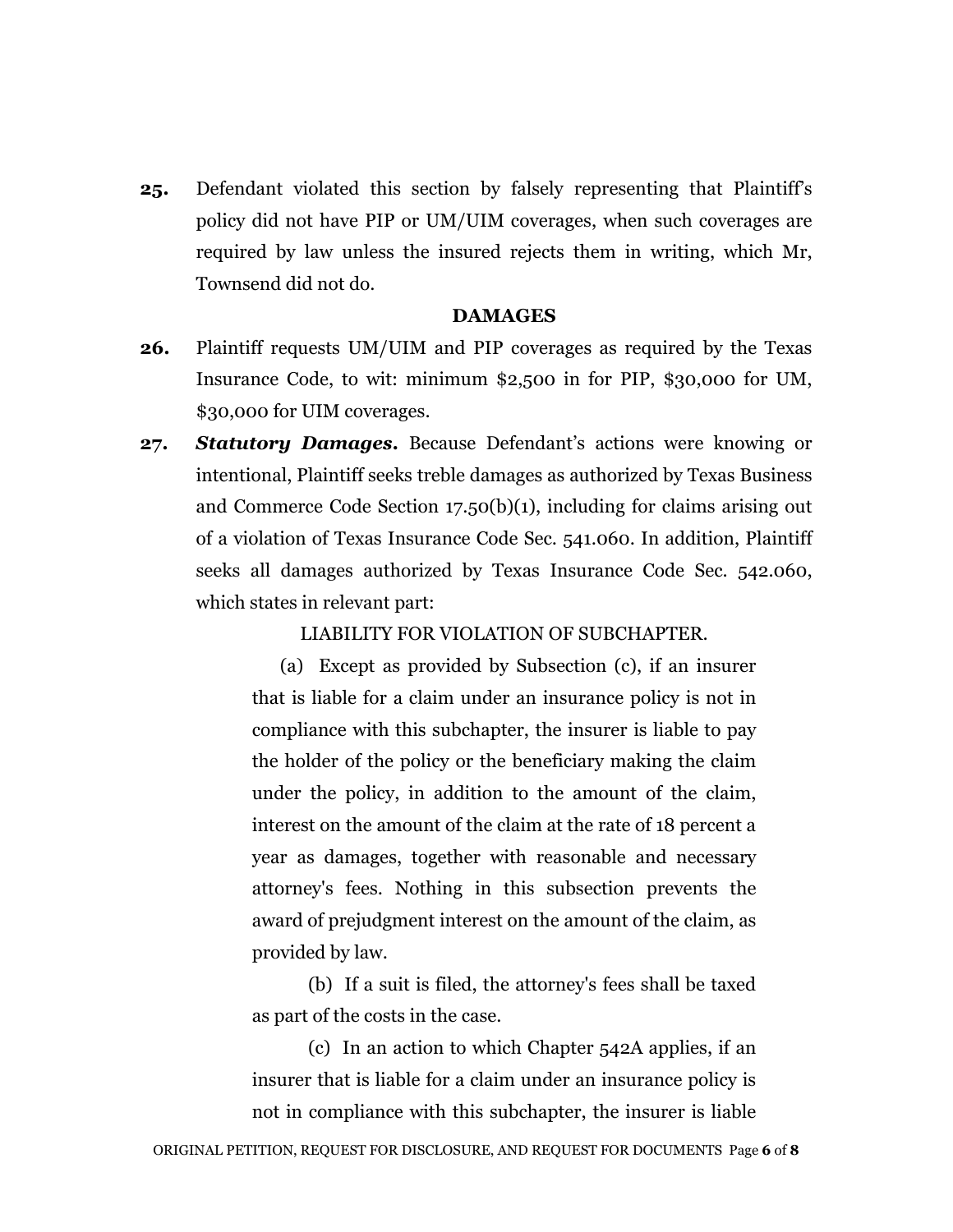to pay the holder of the policy, in addition to the amount of the claim, simple interest on the amount of the claim as damages each year at the rate determined on the date of judgment by adding five percent to the interest rate determined under Section 304.003, Finance Code, together with reasonable and necessary attorney's fees. Nothing in this subsection prevents the award of prejudgment interest on the amount of the claim, as provided by law. Interest awarded under this subsection as damages accrues beginning on the date the claim was required to be paid.

**28. Attorney Fees.** Plaintiff has incurred, and will continue to incur, legal fees in the prosecution of this matter. Plaintiff seeks reasonable and necessary attorney fees as authorized by Texas Business and Commerce Code Section 17.50(d) and the Texas Insurance Code Section 542.060.

## **CONDITIONS PRECEDENT**

**29.** All conditions precedent to Plaintiff's claims for relief have been performed or have occurred.

#### **REQUEST FOR DISCLOSURE**

**30.** Under Texas Rule of Civil Procedure 194, Defendant is requested to disclose, within 50 days of service of this request, the information or material described in Texas Rule of Civil Procedure 194.2.

#### **REQUEST FOR DOCUMENTS**

- **31.** Pursuant to Rule 196 of the Texas Rules of Civil Procedure, Defendant is requested to produce, within 50 days of the service of this request, the following documents.
- **32. REQUEST 1:** Produce all documents related to Claim No. TUD7966820-8, including all video recordings, audio recordings, photographs, witness statements, statements by Plaintiff, reports, estimates, and file notes.